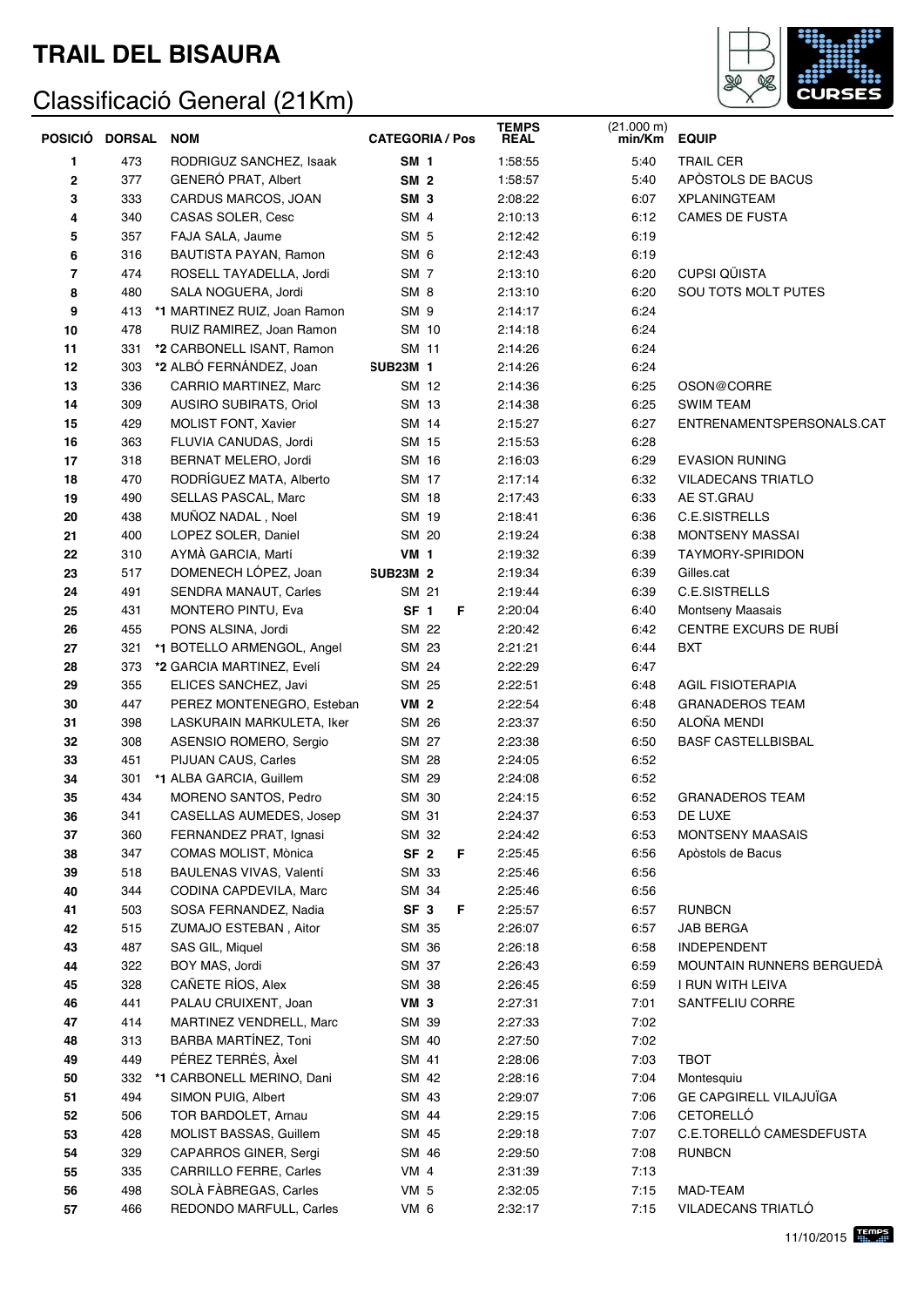

| POSICIO | <b>DORSAL</b> | <b>NOM</b>                         | <b>CATEGORIA / Pos</b> | <b>TEMPS</b><br><b>REAL</b> | $(21.000 \text{ m})$<br>min/Km | <b>EQUIP</b>                    |
|---------|---------------|------------------------------------|------------------------|-----------------------------|--------------------------------|---------------------------------|
| 58      | 338           | CASANELLAS PARÉS, Martí            | <b>VM 7</b>            | 2:32:17                     | 7:15                           |                                 |
| 59      | 513           | VAQUÉ SERRA, Josep                 | SM 47                  | 2:32:20                     | 7:15                           | C.E. SERRAGRENYADA              |
| 60      | 468           | RIU RIEROLA, Miquel                | SM 48                  | 2:32:29                     | 7:16                           | <b>C.E.BANDOLERS SFS</b>        |
| 61      | 312           | <b>BALLESTEROS BERMUDEZ, Enric</b> | SM 49                  | 2:33:28                     | 7:18                           |                                 |
| 62      | 393           | JIMENEZ ROSA, Manuel               | SM 50                  | 2:35:03                     | 7:23                           |                                 |
| 63      | 399           | LOPEZ RION, Gemma                  | VF <sub>1</sub><br>F   | 2:36:44                     | 7:28                           | <b>RUNBCN</b>                   |
| 64      | 305           | ARMENGOD RUIZ, Marc                | SM 51                  | 2:36:56                     | 7:28                           | C.E. SISTRELLS                  |
| 65      | 427           | MOLINA GARCIA, David               | SM 52                  | 2:38:02                     | 7:32                           | $\blacksquare$                  |
| 66      | 439           | NUÑEZ RAURELL, Juan                | SM 53                  | 2:38:03                     | 7:32                           | <b>INDEPENDENT</b>              |
| 67      | 348           | COMELLAS SOLA, Albert              | VM 8                   | 2:38:19                     | 7:32                           | L'ESPORTIU TORELLO              |
| 68      | 492           | SERRA SOLA, Eduard                 | SM 54                  | 2:38:26                     | 7:33                           |                                 |
| 69      | 501           | SOLER SEBASTIÀ, Ferran             | SM 55                  | 2:38:51                     | 7:34                           |                                 |
| 70      | 352           | CROUS GUTIERREZ, Gemma             | SF <sub>4</sub><br>F   | 2:39:34                     | 7:36                           | <b>RARUNNING</b>                |
| 71      | 406           | MARIÑOSA, Raul                     | SM 56                  | 2:40:13                     | 7:38                           | Zurich Sports Club              |
| 72      | 314           | *2 BARCELÓ NOGUER, Francesc        | SM 57                  | 2:40:35                     | 7:39                           | CE CELRÀ                        |
| 73      | 358           | FERNÁNDEZ LÓPEZ, Adriana           | <b>SUB23F 1</b><br>F   | 2:40:44                     | 7:39                           | <b>INDEPENDENT</b>              |
| 74      | 369           | GARCIA CAÑADAS, Victor Manuel      | SM 58                  | 2:41:42                     | 7:42                           |                                 |
| 75      | 366           | FORTUNATO LOPEZ, Ruben             | SM 59                  | 2:42:11                     | 7:43                           | CAT TORELLÓ                     |
| 76      | 395           | JUTGLAR ROVIRA, Albert             | SM 60                  | 2:42:17                     | 7:44                           | <b>DELUXE</b>                   |
| 77      | 481           | SALA SIDERA, Albert                | SM 61                  | 2:42:18                     | 7:44                           | Esportiu Ripoll                 |
| 78      | 353           | CRUZ BIOSCA, Miquel                | SM 62                  | 2:43:01                     | 7:46                           | <b>TEAM POAL</b>                |
| 79      | 408           | *1 MARTÍ FABRÉ, Marc               | VM 9                   | 2:43:13                     | 7:46                           |                                 |
| 80      | 448           | PÉREZ SÁNCHEZ, Francisco           | SM 63                  | 2:43:17                     | 7:47                           | VILAECANS TRIATLÓ               |
| 81      | 510           | ULLOA, Paco                        | VM 10                  | 2:44:08                     | 7:49                           | TRAIL CER RUBI                  |
| 82      | 326           | CANELA SERRANO, Alfons             | SM 64                  | 2:45:02                     | 7:52                           |                                 |
| 83      | 334           | CARREÑO MARÍN, Adrian              | SM 65                  | 2:45:11                     | 7:52                           | CALIU                           |
| 84      | 311           | BAEZA MOYA, Laura                  | F<br>SF <sub>5</sub>   | 2:45:11                     | 7:52                           | TAYMORY-SPIRIDON                |
| 85      | 508           | TRESERRA ILLAMOLA, Eduard          | SM 66                  | 2:45:24                     | 7:53                           |                                 |
| 86      | 391           | ILLAMOLA VILALTA, Isabel           | F<br>VF <sub>2</sub>   | 2:45:24                     | 7:53                           | CENTRE EXCTA TORELLÓ            |
| 87      | 323           | <b>BUSQUETS BRULLET, Xavier</b>    | <b>VM 11</b>           | 2:46:04                     | 7:54                           | <b>TRAIL CER RUBÍ</b>           |
| 88      | 371           | GARCIA GIL, Joan                   | SM 67                  | 2:46:26                     | 7:56                           | PUNK'N RUN                      |
| 89      | 465           | RAMOS BOSCH, Anton                 | SM 68                  | 2:46:30                     | 7:56                           |                                 |
| 90      | 392           | IZQUIERDO VALLEJO, Kike            | SM 69                  | 2:46:34                     | 7:56                           | Zurich Sports Club              |
| 91      | 339           | CASAS I SOLER, Marc                | SM 70                  | 2:46:48                     | 7:57                           | C. EXC. TORELLÓ                 |
| 92      | 437           | *1 MUÑOZ MARTIN, Octavi            | <b>VM 12</b>           | 2:47:03                     | 7:57                           | <b>BISAURA XTEAM TEAM</b>       |
| 93      | 452           | PLANS GIL, Alex                    | SM 71                  | 2:47:27                     | 7:58                           | ESPANTA SENGLARS                |
| 94      | 499           | SOLA SURIS, Alex                   | SM 72                  | 2:47:55                     | 8:00                           | <b>UEC MATARO</b>               |
| 95      | 404           | MARESMA NUALART, Joan              | SM 73                  | 2:49:20                     | 8:04                           | PO PO POO TEAM!                 |
| 96      | 343           | COBOS PORRAS, Alejandro            | <b>VM 13</b>           | 2:50:04                     | 8:06                           | CENTRE EXCTA TORELLÓ            |
| 97      | 469           | RODRÍGUEZ MATA, Daniel             | SM 74                  | 2:50:21                     | 8:07                           | <b>VILADECANS TRIATLO</b>       |
| 98      | 486           | SARRAT PARÉS, David                | <b>JM 1</b>            | 2:50:42                     | 8:08                           |                                 |
| 99      | 488           | SEGURA COSTA, Carles               | SM 75                  | 2:51:57                     | 8:11                           | RÍOS RUNNING FRANQUESES         |
| 100     | 497           | SOLA COLOMERA, Albert              | SM 76                  | 2:52:13                     | 8:12                           | PRAT TRIATLÓ                    |
| 101     | 380           | GONZÁLEZ MAGRO, Nandu              | SM 77                  | 2:52:27                     | 8:13                           | <b>ESPANTA SENGLARS TORELLO</b> |
| 102     | 307           | ASENSIO, Lourdes                   | VF <sub>3</sub><br>F   | 2:52:28                     | 8:13                           | <b>RUNBCN</b>                   |
| 103     | 370           | GARCÍA GALARDI, Eva                | F<br>VF 4              | 2:52:59                     | 8:14                           | <b>TRAIL CER RUBÍ</b>           |
| 104     | 362           | FLORES PEDREGOSA, Jose María       | VM 14                  | 2:53:48                     | 8:17                           | <b>FLORES BROTHERS</b>          |
| 105     | 443           | PARDO RUBIO, Xavier                | SM 78                  | 2:54:09                     | 8:18                           |                                 |
| 106     | 300           | AGUILAR FARRERONS, Maria           | SF <sub>6</sub><br>F   | 2:54:14                     | 8:18                           | APÒSTOLS DE BACUS               |
| 107     | 502           | *1 SORIANO VAZQUEZ, David          | <b>VM 15</b>           | 2:54:24                     | 8:18                           | Montesquiu                      |
| 108     | 416           | *1 MASNOU RUBIO, Marc              | SM 79                  | 2:54:42                     | 8:19                           |                                 |
| 109     | 354           | *1 CUTRINA RUBIO, Albert           | SM 80                  | 2:54:43                     | 8:19                           |                                 |
| 110     | 325           | CANCER MERCADO, Federico Jesu      | VM 16                  | 2:54:43                     | 8:19                           |                                 |
| 111     | 519           | ROCA, Enric                        | <b>VM 17</b>           | 2:55:17                     | 8:21                           |                                 |
| 112     | 462           | RAFANELL VILA, Santi               | VM 18                  | 2:56:25                     | 8:24                           |                                 |
| 113     | 423           | *1 MERCHAN SALCES, David           | VM 19                  | 2:58:06                     | 8:29                           | Montesquiu                      |
| 114     | 485           | SANCHEZ GARCIA, Ricard             | SM 81                  | 2:58:53                     | 8:31                           |                                 |
|         |               |                                    |                        |                             |                                |                                 |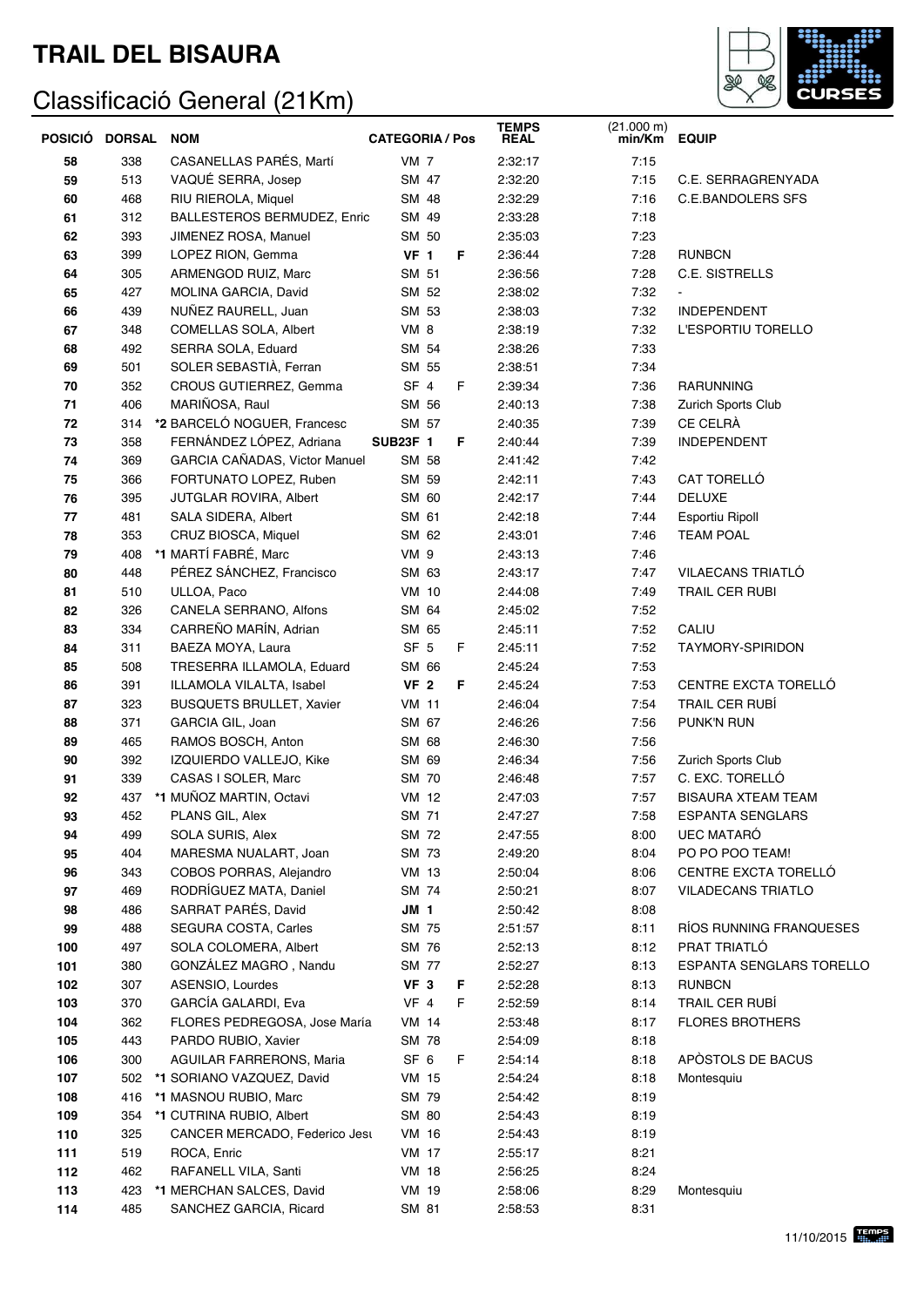

| POSICIÓ DORSAL |     | <b>NOM</b>                        | <b>CATEGORIA / Pos</b> | <b>TEMPS</b><br><b>REAL</b> | (21.000 m)<br>min/Km | <b>EQUIP</b>                |
|----------------|-----|-----------------------------------|------------------------|-----------------------------|----------------------|-----------------------------|
| 115            | 477 | RUEDA SERRA, Arnau                | SM 82                  | 2:58:58                     | 8:31                 | <b>FASTTRIATLON</b>         |
| 116            | 496 | SIRISI CASANOVAS, Josep           | VM 20                  | 2:59:11                     | 8:32                 | <b>CET ENCLUSA</b>          |
| 117            | 420 | MAZÓN FERNÁNDEZ, Raúl             | SM 83                  | 2:59:13                     | 8:32                 |                             |
| 118            | 411 | MARTÍNEZ CARRETERO, Jose Mai      | SM 84                  | 2:59:14                     | 8:32                 | PIRI                        |
| 119            | 342 | CAZORLA ZAMBRANA, Juan Anton      | VM 21                  | 2:59:58                     | 8:34                 |                             |
| 120            | 410 | MARTINEZ BERBEL, Francisco Jos    | AB <sub>1</sub>        | 3:00:32                     | 8:36                 | INTERACTIVOS.NET            |
| 121            | 479 | RUZ RIERA, Xavier                 | SM 85                  | 3:00:34                     | 8:36                 | <b>TRUFA'S BYTE BIKE</b>    |
| 122            | 351 | CREHUET HORTELANO, Jordi          | SM 86                  | 3:00:34                     | 8:36                 |                             |
| 123            | 426 | MIRÓN HERRUZO, Yolanda            | VF <sub>5</sub><br>F   | 3:00:35                     | 8:36                 | ELS LLUISSOS MATARÓ         |
| 124            | 489 | SEGURA PARRA, Marta               | SF 7<br>F              | 3:02:04                     | 8:40                 | <b>C.A. LES TORTUGUES</b>   |
| 125            | 349 | COMINO SOTO, Alberto              | SM 87                  | 3:05:07                     | 8:49                 |                             |
| 126            | 382 | GRACIANO RUIZ, Mònica             | VF 6<br>F              | 3:05:36                     | 8:50                 | RÍOS RUNNING MANRESA        |
| 127            | 484 | SALVADOR RINCÓN, Fcesc. Xavier    | VM 22                  | 3:05:37                     | 8:50                 | <b>VERTICRUNNERS</b>        |
| 128            | 372 | <b>GARCIA GIL, Manuel</b>         | SM 88                  | 3:05:37                     | 8:50                 | <b>ISNOT</b>                |
| 129            | 397 | LAPUENTE SALINAS, MARC            | SM 89                  | 3:05:37                     | 8:50                 | Zurich Sports Club          |
| 130            | 425 | *2 MIRALLES   MARTIL, Albert      | <b>VM 23</b>           | 3:05:40                     | 8:50                 | <b>INDEPENDENT</b>          |
| 131            | 422 | MENDOZA, Ester                    | SF <sub>8</sub><br>F   | 3:06:38                     | 8:53                 |                             |
| 132            | 421 | MEMBRILLA OJEDA, Sergio           | SM 90                  | 3:06:38                     | 8:53                 | Zurich Sports Club          |
| 133            | 330 | CARBALLO ESTÉVEZ, Veronica        | SF <sub>9</sub><br>F   | 3:07:02                     | 8:54                 |                             |
| 134            | 453 | PLANS GIL, Andreu                 | <b>VM 24</b>           | 3:07:14                     | 8:55                 |                             |
| 135            | 401 | LOS SANTOS I POQUET, Carles       | <b>VM 25</b>           | 3:07:42                     | 8:56                 | <b>TRAIL CER</b>            |
| 136            | 467 | <b>RICART CASTRO, Alexis</b>      | VM 26                  | 3:07:48                     | 8:57                 |                             |
| 137            | 424 | MERENGUER BIOSCA, Serafi          | <b>VM 27</b>           | 3:09:54                     | 9:03                 | <b>COLOR PLUS MANRESA</b>   |
| 138            | 512 | VALLCANERA AMBIELA, Eva           | SF 10<br>F             | 3:09:55                     | 9:03                 | <b>RUN BCN</b>              |
| 139            | 444 | *1 PARRAMON GARCIA, Jordi         | <b>VM 28</b>           | 3:09:58                     | 9:03                 | Montesquiu                  |
| 140            | 456 | PONT RIERA, Judith                | SF 11<br>F.            | 3:10:02                     | 9:03                 |                             |
| 141            | 412 | MARTINEZ PALACIO, Juan Manue      | <b>VM 29</b>           | 3:10:31                     | 9:04                 | RUNBCN/VIGIA                |
| 142            | 457 | POU MAS, Jordi                    | SM 91                  | 3:11:28                     | 9:07                 | <b>DELUXE</b>               |
| 143            | 337 | CASADO ROVIRA, Jordi              | SM 92                  | 3:11:59                     | 9:09                 | <b>ESPANTA SENGLARS</b>     |
| 144            | 315 | <b>BARRIENDOS, Elisa</b>          | SF 12<br>F             | 3:12:33                     | 9:10                 | <b>RUNBCN</b>               |
| 145            | 319 | <b>BLANCH MERCADER, Xavier</b>    | <b>VM 30</b>           | 3:12:39                     | 9:10                 | TRAIL CER RUBI              |
| 146            | 394 | JUNQUÉ VAZQUEZ, Antoni            | SM 93                  | 3:16:33                     | 9:22                 | <b>PATIDORS</b>             |
| 147            | 320 | <b>BONASTRE VERDAGUER, Ricard</b> | <b>VM 31</b>           | 3:17:50                     | 9:25                 | <b>CABRILS</b>              |
| 148            | 327 | CAÑADA MUÑOZ, Enric               | SM 94                  | 3:21:07                     | 9:35                 |                             |
| 149            | 516 | ZURITA PIÑOL, Didac               | SM 95                  | 3:22:28                     | 9:38                 | PO PO POOO TEAM             |
| 150            | 463 | RAMO NIÑEROLA, Inma               | VF 7<br>F              | 3:22:34                     | 9:39                 | <b>RUNBCN</b>               |
| 151            | 432 | MORALES MIRON, Sandra             | SF 13 F                | 3:24:26                     | 9:44                 |                             |
| 152            | 430 | MOMPART, Vicenc                   | VM 32                  | 3:25:42                     | 9:48                 | <b>ATLETISME PARETS</b>     |
| 153            | 403 | MARCOS GARCIA, Mluz               | VF 8<br>F              | 3:26:10                     | 9:49                 | <b>RUN BCN</b>              |
| 154            | 440 | OLMO I MORILLAS, Alba             | SF 14<br>F             | 3:26:25                     | 9:50                 | CE HOSTALETS DE BALENYÀ     |
| 155            | 396 | KONOWITZ, Stephane                | SM 96                  | 3:26:27                     | 9:50                 | I RUN WITH LEIVA            |
| 156            | 442 | PALOU NIUBÓ, Elisenda             | SF 15<br>F             | 3:29:42                     | 9:59                 | A.E. DIEDRE                 |
| 157            | 304 | ARENAS VIVES, Daniel              | VM 33                  | 3:30:02                     | 10:00                |                             |
| 158            | 419 | *1 MAZA GARCIA, Miquel            | VM 34                  | 3:30:32                     | 10:02                |                             |
| 159            | 407 | *1 MARQUEZ PARDO, Mari            | VF 9<br>F              | 3:30:33                     | 10:02                | <b>BISAURA XTREM TEAM</b>   |
| 160            | 460 | QUINTANILLA VALERO, Carme         | <b>VF 10</b><br>- F    | 3:32:14                     | 10:06                |                             |
| 161            | 461 | QUINTANILLA VALERO, David         | SM 97                  | 3:32:15                     | 10:06                |                             |
| 162            | 359 | FERNANDEZ OLIVER, David           | SM 98                  | 3:32:21                     | 10:07                |                             |
| 163            | 317 | BELART I GUILLEM, Mireia          | SF 16<br>- F           | 3:37:29                     | 10:21                | <b>CORRENITS</b>            |
| 164            | 482 | SALOMO, Cèsar                     | VM 35                  | 3:37:42                     | 10:22                | <b>CLUB EXCTA SARRALENC</b> |
| 165            | 483 | SALVADOR COSTA, Carles            | SM 99                  | 3:37:59                     | 10:23                |                             |
| 166            | 476 | ROVIRA FERRER, Maria              | SF 17<br>F             | 3:43:25                     | 10:38                |                             |
| 167            | 511 | VALDEOLIVA CANO, Jose Luis        | VM 36                  | 3:44:41                     | 10:42                |                             |
| 168            | 493 | SILVA RUIZ, Juan Carlos           | VM 37                  | 3:44:45                     | 10:42                |                             |
| 169            | 504 | <b>TARRAGO AYATS, Montserrat</b>  | <b>VF 11</b><br>F      | 3:49:11                     | 10:55                | <b>LLUISSOS MATARO</b>      |
| 170            | 450 | PERONA ROBLES, Toni               | <b>VM 38</b>           | 3:49:11                     | 10:55                | <b>LLUISSOS MATARO</b>      |
| 171            | 381 | GONZALEZ SOTO, Josep              | VM 39                  | 3:50:45                     | 10:59                |                             |